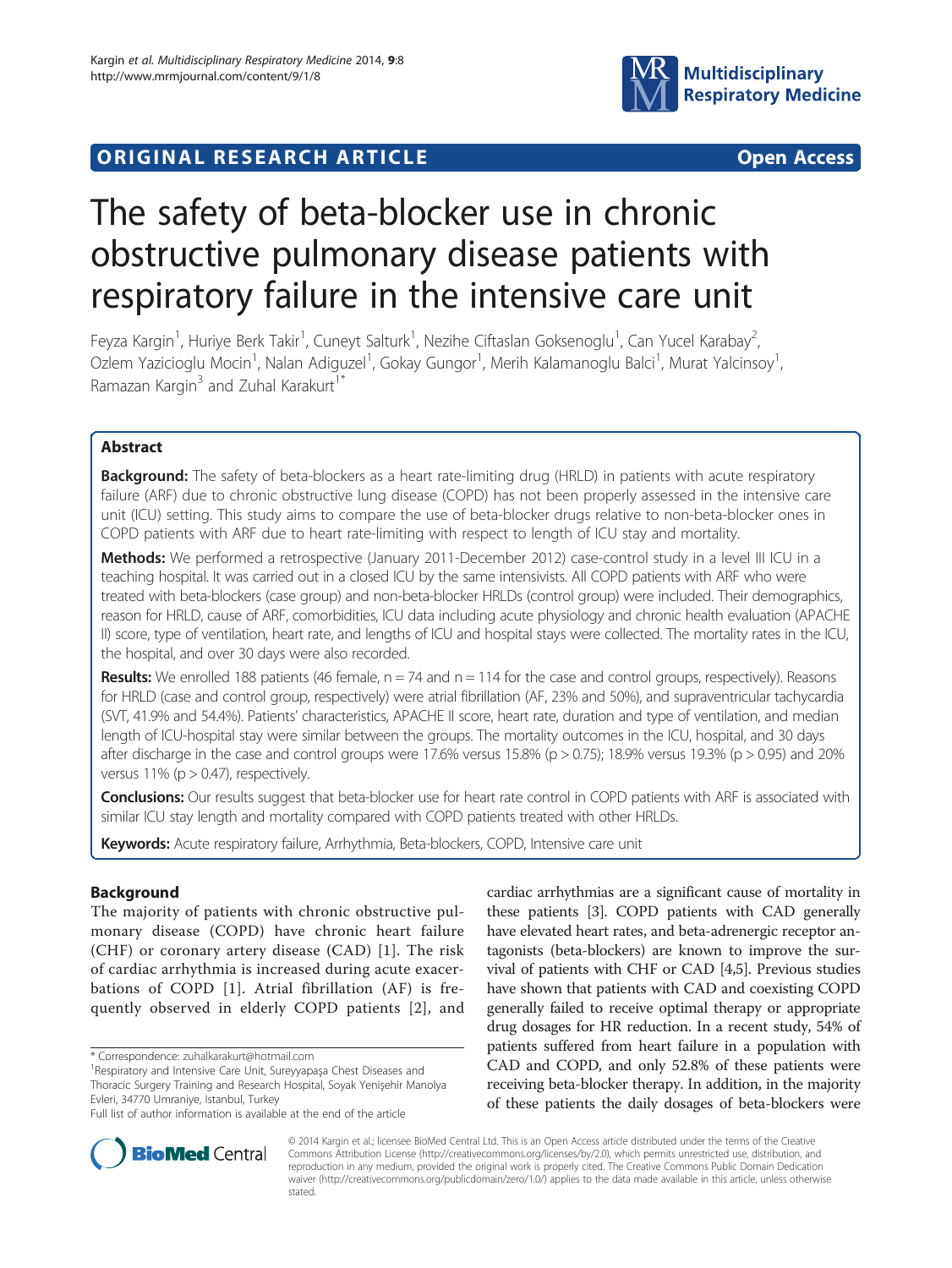very low, which could be explained by the physicians' hesitation to prescribe them due to possible adverse pulmonary effects [[6](#page-7-0)]. The current medical treatment approach for COPD exacerbation is the administration of short-acting bronchodilators ( $\beta_2$ -agonists), with or without anticholinergic compounds and corticosteroids [\[7\]](#page-7-0). COPD patients with arrhythmias require complex treatment strategies. Studies comparing the side effects of beta-blockers have yielded mixed results in patients with arrhythmias and myocardial infarction (MI) [[8](#page-7-0)-[11](#page-7-0)].

There are limited data about patients with acute respiratory failure (ARF) in the intensive care unit (ICU) that demonstrated the safety of beta-blockers in COPD patients with arrhythmias. In this study, we compared the outcomes of COPD patients with ARF who received betablockers versus other medications for heart rate control. We hypothesized that the use of beta-blockers as a heart rate-limiting drug (HRLD) in COPD patients with ARF would achieve similar outcomes with respect to mortality and length of ICU stay as other non-beta-blocker drugs.

## Methods

We performed a retrospective case–control study in the ICU of a teaching hospital for chest diseases between January 2011 and December 2012. The 22-bed ICU was classified as level III and was operated as a closed unit by eight pulmonologist-intensivist specialists 24 hours/day and 7 days/week. The majority of ARF patients admitted to the ICU had COPD. This study was approved by the local ethical committee of the government teaching hospital (Sureyyapasa Chest Diseases and Thoracic Surgery Teaching Hospital-Istanbul-Turkey).

## Patients

All consecutive patients with previously diagnosed COPD who were admitted to the ICU due to ARF during the study period were evaluated. COPD diagnoses were established by a physician based on airflow obstruction on spirometry, defined as a forced expiratory volume in 1 second  $(FEV<sub>1</sub>)$  and forced vital capacity ratio of 70% or less. We searched the electronic database system and International Classification of Disease (ICD)-10 coding system and recorded "J 44" as COPD. Patients were enrolled in the study if they had been treated with HRLDs at any time during their ICU stay. Patients with asthma or previous use with diltiazem were excluded from the study, as were those who had been in the ICU for less than 24 hours. The patients were divided into two groups according to their HRLD treatment: beta-blocker (case group) and non-beta-blocker (control group). The HRLDs administered in the case group included metoprolol, bisoprolol, and carvedilol, and those given to the control group were diltiazem, digoxin, amiodarone, or any combination of these.

## Data

The presence of comorbidities, including diabetes mellitus (E 10–11), ischemic heart disease (I 25), and atrial fibrillation (I 48), was determined by the ICD coding in our teaching hospital database. Previous HRLD use was also recorded at the time of ICU admission. Any previous hospital admissions were recorded as emergency service, hospital ward, and other ICU. Body mass index (BMI), reason for HRLD use, causes of ARF, acute physiological and chronic health evaluation (APACHE II score) [\[12\]](#page-7-0), application and duration of noninvasive (NIV) or invasive mechanical ventilation (IMV), heart rate, C-reactive protein (CRP) level at ICU admission and the peak value during ICU stay, biochemistry values, complete blood counts, sputum/tracheal aspirate/bronchial lavage cultures, lengths of ICU and hospital stays, and mortality in the ICU and hospital were recorded from the patients' files. Mortality within 30 days of hospital discharge was recorded from the online deceased declaration system to assess short-term mortality.

# Definitions

#### ARF

Patients were divided into three groups according to their arterial blood gas (ABG) results on admission to the ICU. "Hypoxic ARF" was defined if partial arterial oxygen pressure in inspired fractionated oxygen (PaO<sub>2</sub>/FiO<sub>2</sub>) was  $<$  300 and partial arterial carbon dioxide pressure (PaCO<sub>2</sub>) was < 45 mmHg. "Hypercapnic and hypoxemic ARF" was defined as  $PaCO<sub>2</sub> > 45$  mmHg and  $PaO<sub>2</sub>/FiO<sub>2</sub> < 300$ , and "hypercapnicARF" was  $PaCO<sub>2</sub> > 45$  mmHg and  $PaO<sub>2</sub>/$  $FiO<sub>2</sub> > 300$  [[13,14\]](#page-7-0).

# Sepsis

The presence of sepsis was defined as the presence of infection together with systemic inflammatory response syndrome [\[15,16\]](#page-8-0). Patients who were unresponsive to fluid resuscitation and required vasopressor agents were defined as being in septic shock [\[16\]](#page-8-0).

## Treatment

HRLDs used in the ICU were recorded in six major indication subgroups: 1) AF [[17\]](#page-8-0), 2) supraventricular tachycardia (SVT) [\[18\]](#page-8-0), 3) ventricular tachyarrhythmia (VT), 4) congestive heart failure CHF [[19](#page-8-0)], 5) hypertension (HT) [\[20](#page-8-0)], and 6) suspicion of MI. These drugs were administered orally or via intravenous (IV) injection or infusion. The drugs and doses for CHF were as follows: metoprolol (12.5/25 mg once daily [o.d.], starting dose targeting 200 mg o.d.) with bisoprolol (1.25 mg o.d., starting dose targeting 10 mg o.d), and carvedilol (3.125 mg, twice daily, starting dose targeting 25-50 mg), or digoxin (0.25 mg o.d.) [\[19\]](#page-8-0). The drug doses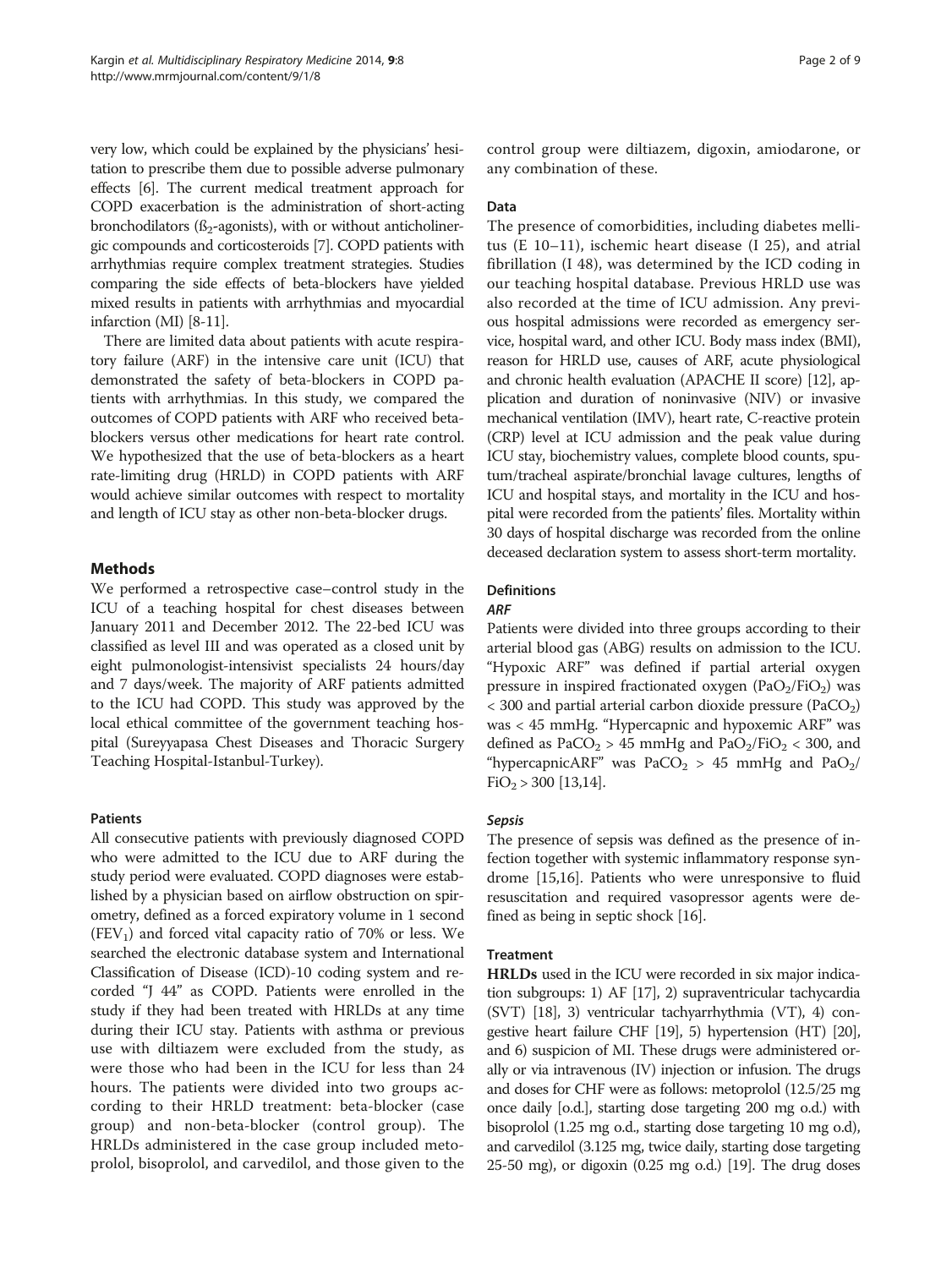for AF treatment were metoprolol (2.5-5 mg IV bolus over 2 minutes, maximum 3 doses, oral maintenance dose 100- 200 mg, o.d.), bisoprolol (2.5-10 mg, o.d.), carvedilol (3.125- 25 mg, twice daily), diltiazem (60 mg twice daily to 360 mg o.d.), digoxin (0.5-1 mg IV, then 0.125-0.5 mg o.d.), or amiodarone (5 mg/kg in 1 hour, 50 mg/hour maintenance; or in oral form, 100-200 mg once daily) [\[17](#page-8-0)]. More than one HRLDs (except beta-blockers) were defined as diltiazem plus amiodarone and/or plus digoxin. While using these drugs, the target heart rate was 80-100/minute [\[17](#page-8-0)]. No HRLDs were administered if patients had septic shock. The choice of HRLDs was totally dependent on intensivist staff choice unless a known contraindication was present (e.g., diltiazem was not used in patients with lower ejection fractions).

#### Treatment of COPD exacerbation

A short acting  $\beta_2$  agonist (salbutamol, 100 mcg per puff) and ipratropium bromide (100 mcg/20 mcg per puff) were given every 2-4 hours (4 to 10 puffs) via a metered dose inhaler chamber (Aerovent, Altech®, Altera Firm, Izmir-Turkey) when the patients were under NIV or IMV. A nebular form of salbutamol (2.5 mg/2.5 mL per nebule) was given every 15 minutes to 4 hours, or ipratropium bromide/salbutamol (0.5 mg/3.01 mg/2.5 mL per nebule) was given every 2 to 4 hours for patients breathing without mechanical ventilation support. Long-acting  $\beta_{2}$ agonists were not used in COPD patients with ARF in the ICU [\[7](#page-7-0)[,21\]](#page-8-0). The long-acting  $\beta_2$ -agonists, such as salmeterol and formeterol, were not used during the ICU stay. A systemic corticosteroid, prednisolone (30–40 mg per day), was also administered [[22](#page-8-0)]. Theophylline was not used in eligible tachycardic COPD patients. Antibiotics were administered according to recommended guidelines [\[22](#page-8-0)].

## Mechanical ventilation

NIV was applied initially in the respiratory ward by a specialized staff (nurse and specialist or resident) if patients were hemodynamically stable, cooperative, had no organ failure except respiratory failure, their ABG analysis revealed pH 7.28-7.34,  $PaCO<sub>2</sub> = 45-90$  mmHg,  $PaO<sub>2</sub>/FiO<sub>2</sub> > 200$ , and the Glasgow coma scale was  $> 13$ due to hypercapnic confusion. ICU demand for patients under NIV treatment in the ward was determined based on cognitive function deterioration, lack of cooperation, agitation, hemodynamically unstable conditions (e.g., hypotension, HT, tachycardia, arrhythmia) that needed close monitoring, and deterioration of ABG values (increased PaCO<sub>2</sub>, decreased PaO<sub>2</sub>, and decreased pH level). NIV was provided in pressure assist-control mode with ICU mechanical ventilators via a double-tube circuit with a full-face mask [[13](#page-7-0)]. Invasive mechanical ventilation was applied in the presence of absolute or relative contraindications for NIV and in NIV failure [\[13\]](#page-7-0). Contraindications

of NIV were defined as: 1) absolute, respiratory arrest and unable to fit mask, and 2) relative, medically unstable (hypotensive shock, uncontrolled cardiac ischemia or arrhythmia, upper gastrointestinal bleeding), agitation, uncooperativeness, inability to protect airway, impaired swallowing, excessive secretions not managed by secretion clearance techniques, multiple (two or more) organ failure, and recent upper airway or upper gastrointestinal surgery [\[13,14](#page-7-0)]. The definition of NIV failure in hypercapnic patients was no pH improvement, no change or a rise in breathing frequency after 1–2 hours, and lack of cooperation. For hypoxic COPD patients, failure was considered as no, or a minimal, rise in  $PaO<sub>2</sub>/FiO<sub>2</sub>$  after 1-2 hours (< 200) [[13](#page-7-0)]. The Richmond agitation sedation scale (RASS) was used for infusion and assessment of the daily need for sedation [[23](#page-8-0)]. When patients met the previously described criteria for weaning, they were extubated after 30 minutes of a successful T-piece trial [\[24\]](#page-8-0). After extubation, NIV was applied in cases of moderate respiratory distress, if there were no contraindications [[24](#page-8-0)].

## Outcomes

The primary outcome was mortality (including hospital and 30 days after hospital discharge), and the secondary outcomes were NIV and IMV durations and the length of ICU stay.

#### Statistical analysis

A descriptive analysis was used for patient demographics and ICU data. Case and control groups were compared with Mann Whitney U tests for non-parametric continuous variables or Student's t-tests for parametric continuous variables. The chi-square test was employed for dichotomous variables. Median and quartiles 1 and 3 were used to describe non-parametric continuous variables, and mean ± standard deviation (SD) was used for parametric continuous variables. Count and percentage were used when applicable. For predicting the mortality rates of ICU, hospital, and 30 days after hospital discharge, logistic regression analysis was applied using a model that included HRLD type, APACHE II score on admission to the ICU, age, reasons for ICU admission, NIV and IMV implications, presence of septic shock, CRP level, and previous HRLD use.  $P < 0.05$  was accepted as statistically significant.

## Results

During the study period, a total of 1,964 patients were admitted to the ICU, and 221 patients were using HRLDs. After excluding 44 patients due to simultaneous betablocker and diltiazem use, 188 patients were included in the study. The patient enrollment flow chart is shown in Figure [1](#page-3-0).

Patient group demographics, comorbidities, reason for ICU admission, microbiology results, and ICU data,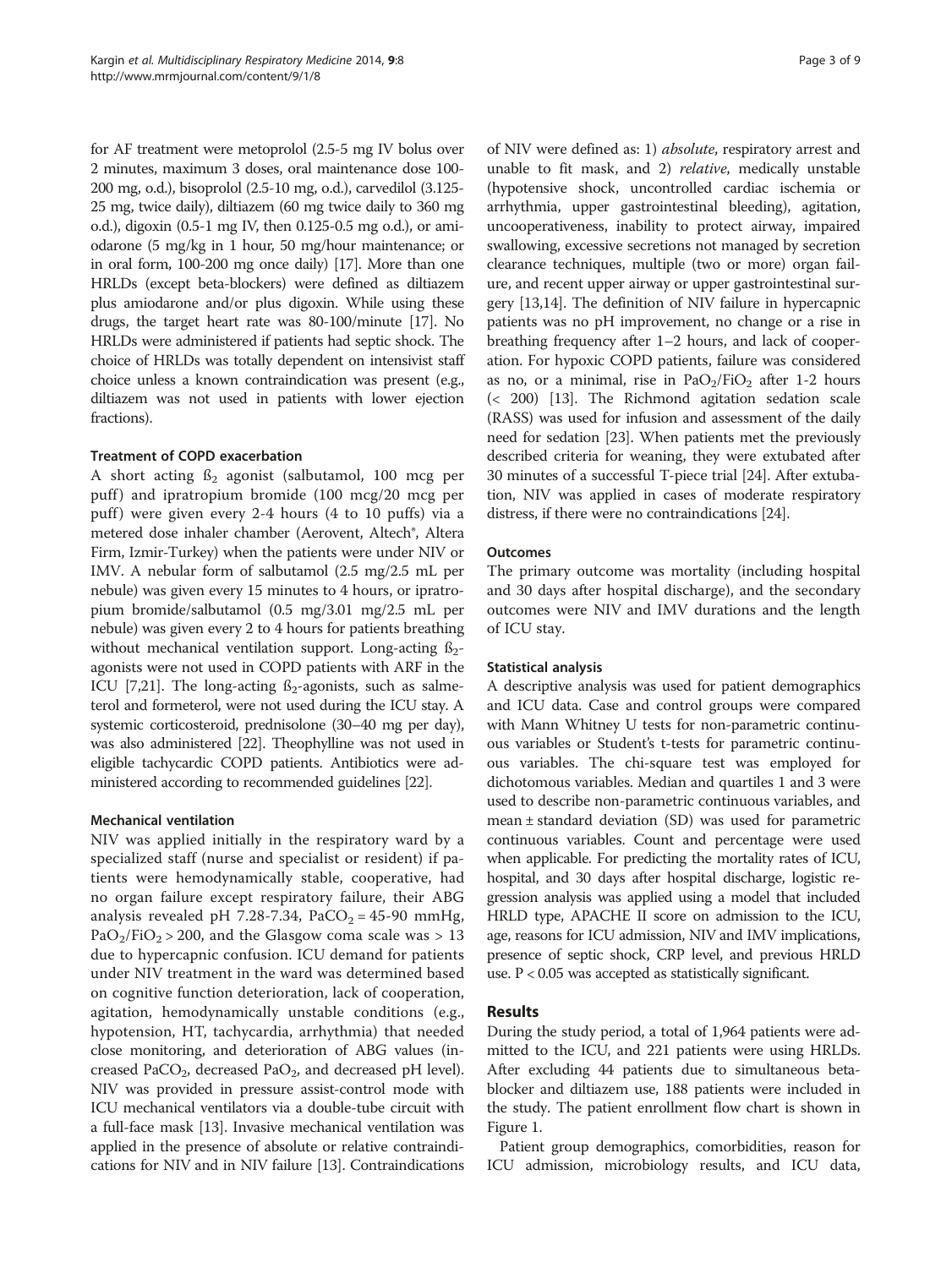<span id="page-3-0"></span>

including ABG analyses, are summarized in Table [1.](#page-4-0) The case group (using beta-blockers,  $n = 74$ ) and the control group (using non-beta-blockers,  $n = 114$ ) were not significantly different with regard to age, gender, body mass index, comorbidities, reason for ICU admission, APACHE II score, ABG on ICU admission, CRP values, or the presence of sepsis and septic shock (Table [1](#page-4-0)). Previous use of HRLDs before admission and in the ICU are shown in Table [2](#page-5-0). Previous HRLD users in the case group were taking betablockers (27/31), and most in the control group were previously prescribed diltiazem (37/57). During the ICU stay, the case group received metoprolol, bisoprolol, or carvedilol, and those in control group received diltiazem, digoxin, amiodarone, and more than one HRLD (except beta-blockers), such as diltiazem plus amiodarone and/or plus digoxin (Table [2\)](#page-5-0). SVT was the most common reason for HRLD use in both groups (Table [2\)](#page-5-0). Heart rate and mean arterial pressure values on admission to the ICU and the highest values are also summarized in Table [2.](#page-5-0)

Types and duration of mechanical ventilation; lengths of ICU and hospital stays; ICU, hospital, and 30-day mortality after hospital discharge were compared between groups and shown in Table [3](#page-5-0). The mortality rates in both groups with respect to ICU, hospital, and within 30 days of hospital discharge were similar. NIV application rate was significantly higher in beta-blocker users (Table [3](#page-5-0)).

The initial mechanical ventilation (NIV or IMV) and ICU/hospital mortality outcomes in both groups are shown in Figure [2.](#page-6-0)

Eleven patients had do-not-intubate orders due to family request underlying the terminal status of the

COPD (one patient had only nasal oxygen therapy, and 10 patients had only NIV treatment). In the only NIVapplied group who received beta-blockers, we noted an 11.1% mortality rate versus 7.8% with non-beta-blockers. However, all of the patients who died in the beta-blocker group  $(n = 6, 100\%)$  died with resistant organisms compared to 60% of patients in the non-beta-blocker group who died with a resistant pathogen  $(n = 3)$ . Five out of six (83.3%) patients in the beta-blocker group with failed NIV and who were intubated for IMV had septic shock due to a resistant pathogen.

A sub-analysis was performed in the case group to evaluate mortality related to previous beta-blocker use. There were 27 (36.5%) patients in the case group who had previously used beta-blockers (Table [2](#page-5-0)). When we compared them with patients who had only received beta-blockers in the ICU  $(n = 47)$  we found that 96.2% of the previous beta-blocker users required NIV versus 87.2% of the current beta-blocker users. Those who required IMV on admission to ICU were 0% in the previous beta-blocker users versus 8.5% in the current beta-blocker users, and those who required IMV after initially receiving NIV were 30.7% in the previous betablocker users versus 31.7% in the current beta-blocker users. These results were similar between the two groups. Mortality occurred in 4 of the 27 previous betablocker users (1 was receiving only medical treatment, 2 were on NIV only, and 1 received IMV after NIV failure). Nine out of the 47 current beta-blocker users died (1 had received only IMV, 2 received only NIV, and 5 received IMV after NIV failure). All five patients in whom NIV failed had a pan-resistant pathogen. CHF patients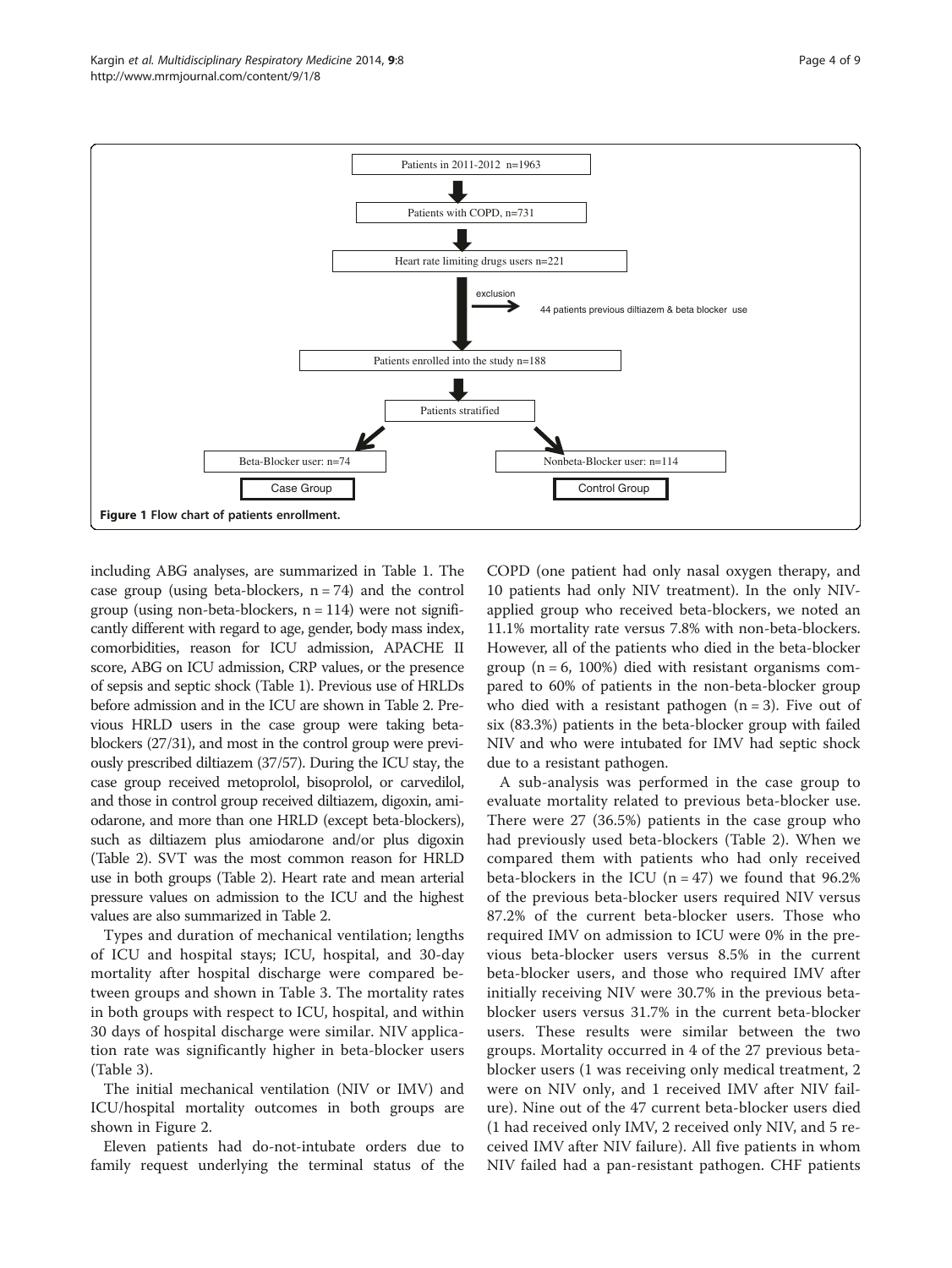<span id="page-4-0"></span>

|                                                                          | Case, $n = 74$   | Control, $n = 114$ | p value |
|--------------------------------------------------------------------------|------------------|--------------------|---------|
| Age, years, median (quartile 1-3)                                        | $71(63 - 77)$    | $71(64 - 75)$      | 0.82    |
| Female/male                                                              | 18/56            | 28/86              | 0.97    |
| BMI, kg/m <sup>2</sup> , median (quartile $1-3$ )                        | $23(22-27)$      | $24(21-28)$        | 0.82    |
| Comorbidities, n (%)                                                     | 69 (93.2)        | 100 (87.7)         | 0.22    |
| AF, n (%)                                                                | 56 (75.7)        | 80 (70.2)          | 0.41    |
| Diabetes mellitus, n (%)                                                 | 20(27.0)         | 29 (25.4)          | 0.81    |
| CAD, n (%)                                                               | 12 (16.2)        | 14(12.3)           | 0.45    |
| Hypertension, n(%)                                                       | 42(56.8)         | 73 (64)            | 0.32    |
| Pre ICU location, n (%)                                                  |                  |                    |         |
| Emergency service                                                        | 40 (54.1)        | 55 (48.2)          | 0.69    |
| Hospital ward                                                            | 31 (41.9)        | 55 (48.2)          |         |
| Another ICU                                                              | 3(4.1)           | 4(3.5)             |         |
| Reason for ICU admission                                                 |                  |                    |         |
| COPD exacerbation                                                        | 64 (86.5)        | 101 (88.6)         | 0.35    |
| Pneumonia                                                                | 8 (10.8)         | 6(5.3)             |         |
| Hemodynamic monitoring                                                   | 0(0)             | 3(2.6)             |         |
| Postoperative respiratory failure                                        | 0(0)             | 1(0.9)             |         |
| Home ventilator evaluation                                               | 2(2.7)           | 0(0)               |         |
| Sepsis, n (%)                                                            | 50 (67.6)        | 76 (66.7)          | 0.90    |
| Septic shock, n (%)                                                      | 12(16.2)         | 13(11.4)           | 0.34    |
| ICU admission APACHE-II value                                            | $19(17-23)$      | $20(16-24)$        | 0.88    |
| ICU admission CRP mg/L                                                   | 39 (14-91)       | $41(14-125)$       | 0.33    |
| Peak of CRP mg/L median                                                  | 64 (23-130)      | 110 (30-178)       | 0.08    |
| Microbiologic culture, n (%)                                             | 51 (68.9)        | 67 (58.8)          | 0.16    |
| Positive culture n (%)                                                   | 18(35.3)         | 27(23.7)           | 0.58    |
| Resistant pathogen, rate                                                 | 14/18            | 23/27              | 0.43    |
| Arterial blood gases analysis on admission ICU                           |                  |                    |         |
| pH, median (quartile 1-3)                                                | 7.28 (7.25-7.37) | 7.32 (7.25-7.40)   | 0.08    |
| PaCO <sub>2</sub> , mmHg, median (quartile 1-3)                          | 72 (54-86)       | 73 (59-84)         | 0.78    |
| $PaO2/FiO2$ , median (quartile 1-3)                                      | 160 (130-211)    | 168 (116-230)      | 0.65    |
| Type of acute respiratory failure, n(%)                                  |                  |                    |         |
| PaO <sub>2</sub> /FiO <sub>2</sub> < 300                                 | 15(20.3)         | 19 (16.7)          | 0.50    |
| PaO <sub>2</sub> /FiO <sub>2</sub> < 300 and PaCO <sub>2</sub> > 45 mmHg | 46 (62.2)        | 79 (69.3)          |         |
| PaCO <sub>2</sub> > 45 mmHq                                              | 13 (17.6)        | 16 (14.0)          |         |

AF, atrial fibrillation; APACHEII, acute physiologic and chronic health evaluation II; BMI, body mass index; CAD, coronary artery disease; COPD, chronic obstructive pulmonary disease; CRP, C-reactive protein; FiO<sub>2</sub>, fractionated inspired oxygen; ICU, intensive care unit, PaCO<sub>2</sub>, partial arterial carbon dioxide pressure; PaO<sub>2</sub>, partial arterial oxygen pressure.

on beta-blockers before ICU admission  $(n = 13)$  or during the ICU stay  $(n = 11)$  had similar mortality rates  $(14.8\%$  versus 19.1%, p = 0.64).

During the study period, 363/1,963 patients died (19.5%) in the ICU, and the mortality rate among the 731 patients with COPD who were admitted to the ICU was 13.8%. Among 188 COPD patients using HRLDs, the overall mortality rate was 16.5% (31/188).

For predicting ICU, hospital, and 30-day mortality rates after hospital discharge, we included APACHE II score on admission, age, reasons for ICU admission, NIV and IMV implications, presence of septic shock, CRP level, and previous HRLD use in the binary logistic regression model. The significant predictors and the effects of beta-blocker use are summarized in Table [4.](#page-6-0) Beta blocker use was not found to have a significant effect on mortality rate in the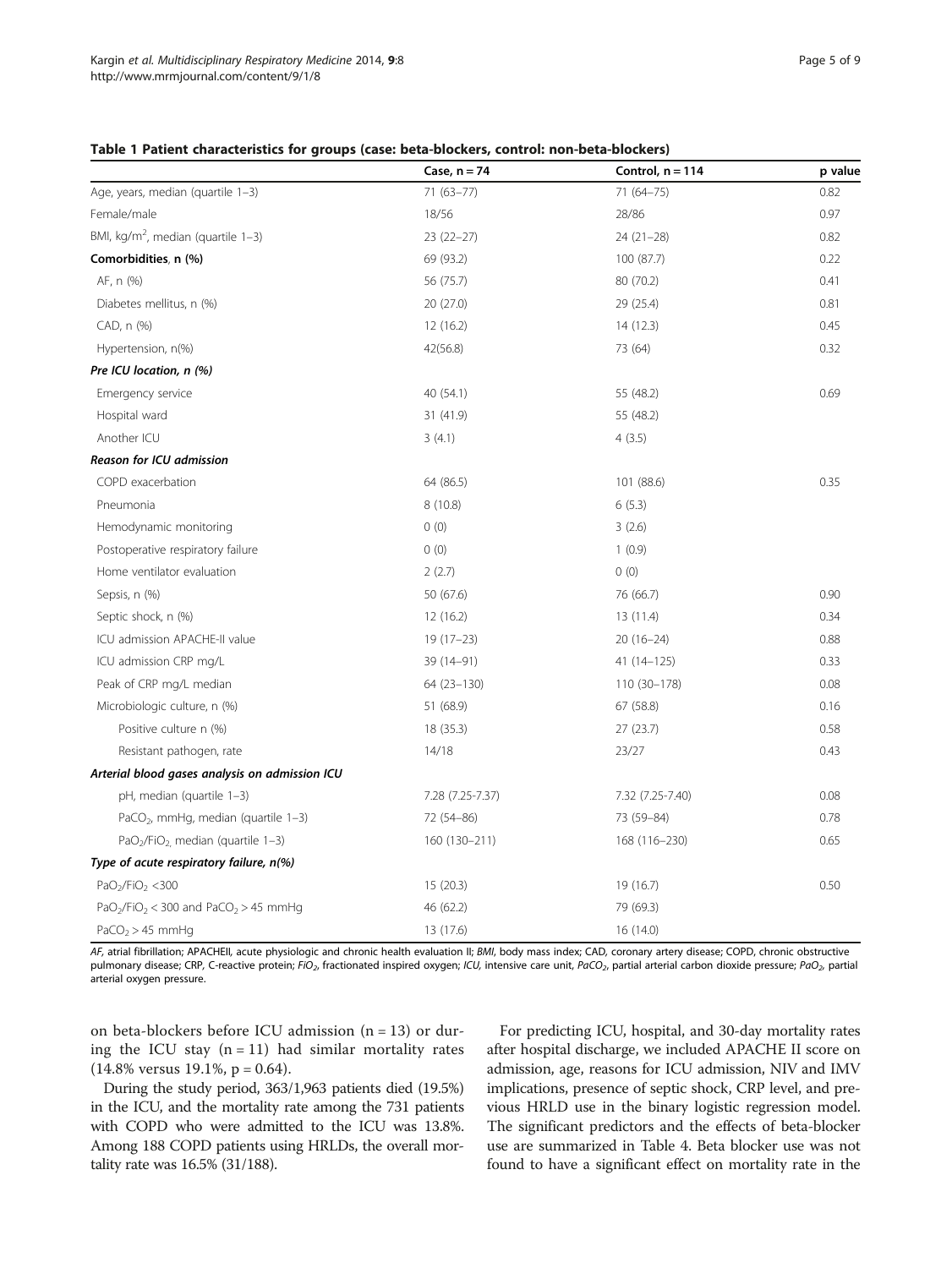|                                               | Case, n = 74      | Control, $n = 114$ | р     |
|-----------------------------------------------|-------------------|--------------------|-------|
| Previous HRLD use, n (%)                      | 31(41.9)          | 57 (50.0)          | 0.28  |
| <b>Previously used HRLDs</b>                  |                   |                    |       |
| Beta-blocker, n (%)                           | 27 (87.1)         | 4(7.0)             | 0.001 |
| Diltiazem, n (%)                              | 1(1.4)            | 37 (64.9)          |       |
| Amiodorone, n (%)                             | 0(0.0)            | 2(3.5)             |       |
| Digitoxin, n (%)                              | 0(0.0)            | 3(5.3)             |       |
| Multidrug*, n (%)                             | 3(12.9)           | 11 (19.3)          |       |
| <b>HRLDs used in ICU</b>                      |                   |                    |       |
| HRLD, n                                       | $Metoprolol = 59$ | Diltiazem = 91     |       |
|                                               | $Bisoprolol = 4$  | $Diqoxin = 2$      |       |
|                                               | $Carvediol = 11$  | Amiodorone $=$ 3   |       |
|                                               |                   | *More than one =18 |       |
| Reasons for<br>HRLD use, n(%)                 |                   |                    |       |
| AF                                            | 17(23.0)          | 35 (50.7)          | 0.004 |
| <b>SVT</b>                                    | 31 (41.9)         | 62 (54.4)          |       |
| VT                                            | 0(0.0)            | 1(0.9)             |       |
| CHF                                           | 13 (17.6)         | 5(4.4)             |       |
| HT                                            | 6(8.1)            | 10(8.8)            |       |
| Suspicion of MI                               | 7(9.5)            | 1(0.9)             |       |
| <b>Only received HRLDs</b><br>on day 1, n (%) | 4(5.4)            | 13 (11.4)          | 0.16  |
| <b>Intermittent HRLD</b><br>use, n (%)        | 7(9.5)            | 11(9.6)            | 0.97  |
| ◆Heart rate/min on<br>admission to ICU        | 111 (21)          | 115(25)            | 0.31  |
| ◆Highest heart<br>rate/min                    | 128 (25)          | 133 (20)           | 0.14  |
| ◆MAP, mmHg on<br>admission of ICU             | 97 (26)           | 101(25)            | 0.33  |
| ◆Highest MAP,<br>mmHq                         | 118 (20)          | 119 (21)           | 0.63  |

<span id="page-5-0"></span>Table 2 Heart rate limiting drugs in groups (case: beta-blockers, control: non-beta-blockers)

\*More than one drug used (ie: diltiazem  $\pm$  digitoxin  $\pm$  amiadorone). AF, atrial fibrillation; CHF, congestive heart failure, HRLD, heart-rate limiting drug; HT, hypertension, ICU, intensive care unit; MAP, mean arterial pressure; MI, myocardial infarction, SVT, supraventricular tachycardia; VT, ventricular tachycardia. ♦ mean (± standard deviation).

ICU, the hospital, or within 30 days of discharge. The presence of septic shock on admission to the ICU and lower  $PaO<sub>2</sub>/FiO<sub>2</sub>$  were found to be significant risk factors for ICU mortality (Table [4](#page-6-0)). For hospital mortality, the presence of septic shock in the ICU, lower  $PaO<sub>2</sub>/FiO<sub>2</sub>$ , and HT were found to be associated with increased rate and conversely NIV application was with decreased rate (Table [4\)](#page-6-0). The presence of coronary heart diseases increased the short-term (30 days) mortality risk after hospital discharge, whereas higher pH levels decreased the 30-day mortality rate (Table [4](#page-6-0)).

#### Table 3 ICU outcome data of the two groups (case: beta-blockers, control: non-beta-blockers)

| Outcome                                         | Case, $n = 74$ | Control, $n = 114$ | р     |  |
|-------------------------------------------------|----------------|--------------------|-------|--|
| Application of NIV, n (%)                       | 67 (90.5)      | 87 (76.3)          | 0.013 |  |
| NIV duration, day                               | $6(3-7)$       | $5(2-8)$           | 0.84  |  |
| Application of IMV, n (%)                       | 25 (33.8)      | 40 (35.1)          | 0.85  |  |
| IMV duration, day,<br>median (quartile $1-3$ )  | $2(1-5)$       | $5(2-9)$           | 0.10  |  |
| Length of ICU stay,<br>median (quartile $1-3$ ) | $6(4-10)$      | $7(4-10)$          | 0.69  |  |
| ICU mortality, %                                | 17.6           | 15.8               | 0.75  |  |
| Hospital mortality, %                           | 18.9           | 19.3               | 0.95  |  |
| 30 day mortality, %                             | 20.0 (12/60)   | 11.0 (10/91)       | 0.13  |  |

ICU, intensive care unit; IMV, Invasive mechanical ventilation, NIV, noninvasive mechanical ventilation.

## Discussion

The present study showed similar mortality rates and length of ICU stay in COPD patients with ARF who received either beta-blockers or other HRLDs to control heart rate.

Although the useful effects of beta-blockers in the treatment of cardiac diseases are well-known, their use in COPD patients has been restricted due to possible contraindication [\[25\]](#page-8-0). It has been reported that selective and non-selective beta-blockers increase airway hyperresponsiveness (AHR) [[9](#page-7-0)]. In a murine model of antigen-induced airway inflammation and AHR, acute and chronic treatment with beta-blockers increased and decreased AHR, respectively, but the mechanism of this event has not been established [[26](#page-8-0)]. However, evidence from trials and metaanalyses suggests that cardioselective beta<sub>1</sub>-blockers should not be routinely withheld from patients with COPD because the potential benefits outweigh the risks [[27](#page-8-0)]. A meta-analysis that pooled 22 randomized blinded control trials of patients with COPD demonstrated that cardioselective beta-blockers, given as a single dose or for longer durations, produced no significant change in  $FEV<sub>1</sub>$  or respiratory symptoms [\[28\]](#page-8-0). In the present study, the rate of NIV application was significantly greater in beta-blocker users than in non-beta-blocker users, and the need of initial IMV was three times higher in the non-beta-blockers group, although that was not statistically significant. Notably beta-blocker use did not lead to a worsening in patient condition in our study.

Cardiovascular diseases (CVDs), including CAD, heart failure, AF, and HT are major comorbidities in COPD [[7,](#page-7-0)[29,30\]](#page-8-0). In the present study, AF was found to be the major comorbidity. Some short-term studies have demonstrated the safety of using selective beta-blockers in CAD with COPD [[10](#page-7-0)[,31](#page-8-0)]. Selective beta-blockers (e.g., bisoprolol) have a crucial effect on survival in patients with HF, but the presence of COPD is a common reason for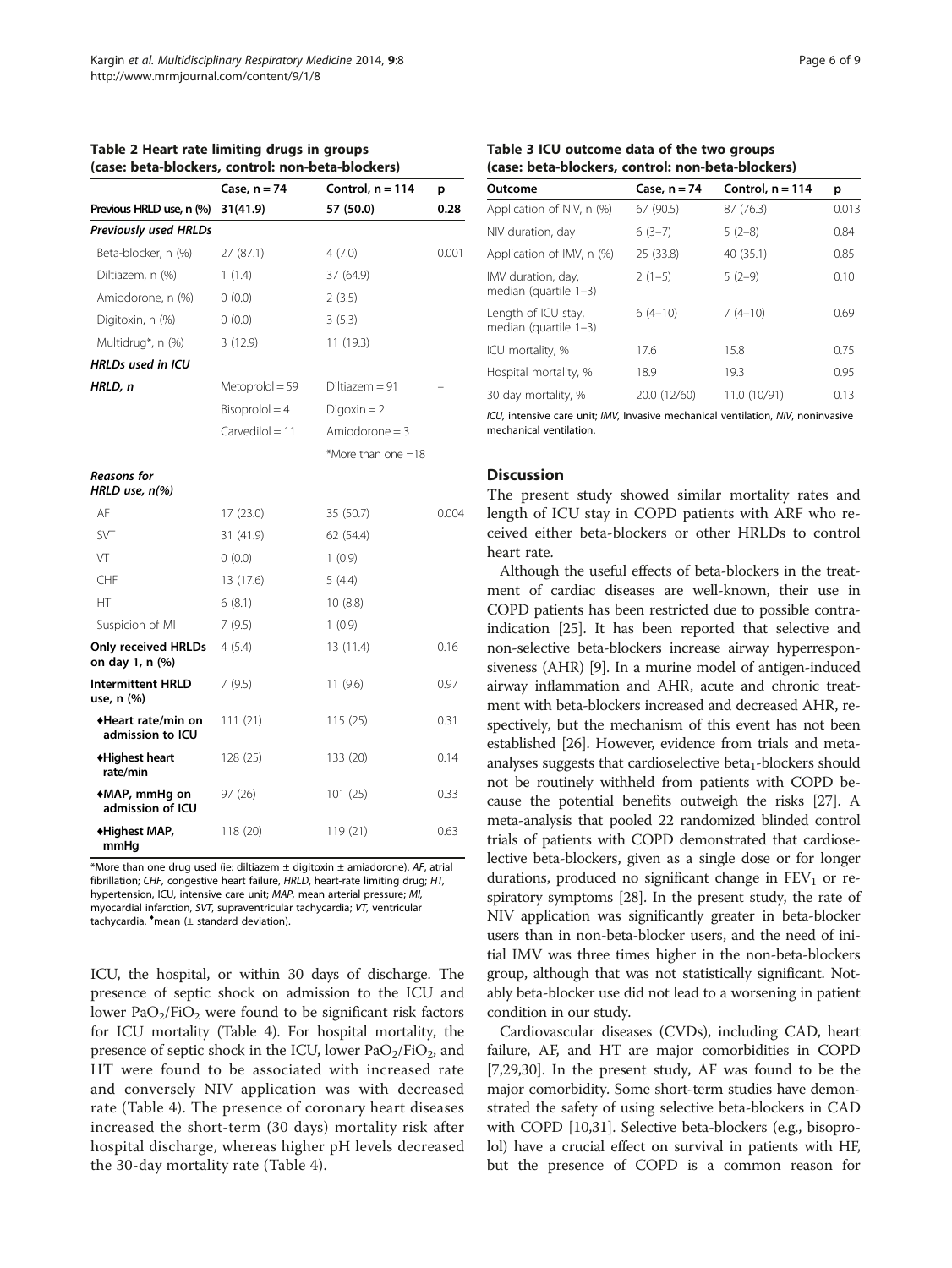<span id="page-6-0"></span>

patients not to receive sufficient therapy [[7,](#page-7-0)[32,33\]](#page-8-0). In the present study, the majority of patients were treated with metoprolol (79.7%), and a few were given bisoprolol (5%). Dransfield and coworkers reported that the prevalence of beta-blocker use in COPD patients with either MI or CHF was 31% [\[34\]](#page-8-0). However, there is no clear data regarding beta-blocker use in the ICU. The present study showed that beta-blockers were used for similar reasons in 19.4% of COPD patients. Some studies found that using cardioselective beta $<sub>1</sub>$ -blockers in COPD patients with acute myo-</sub> cardial infarction was safe [[10](#page-7-0),[11](#page-7-0)]. Conversely, other

studies reported that beta-blockers diminished the betaagonist effect [\[8,9\]](#page-7-0). Brooks and colleagues studied the rates of hospitalizations and emergency department (ED) visits during cardioselective and non-selective betablocker therapy in patients with asthma and/or COPD [[35](#page-8-0)] and demonstrated the safety of cardioselective beta<sub>1</sub>blockers in patients with COPD. Although the risk of ED visits was slightly increased, the risk of hospitalization was reduced. In the same study, non-selective beta-blocker therapy in COPD patients reduced both the rate of ED visits and the total number. These findings suggest a larger

|  | Table 4 Logistic regression analysis of mortality risk factors in the ICU, hospital and 30 days after hospital discharge |
|--|--------------------------------------------------------------------------------------------------------------------------|
|  |                                                                                                                          |

| <b>ICU mortality risk factors</b>                          |            |                         |       |
|------------------------------------------------------------|------------|-------------------------|-------|
|                                                            | Odds ratio | Confidence interval 95% | p     |
| Septic shock in the ICU                                    | 7.49       | $2.43 - 23.14$          | 0.001 |
| PaO <sub>2</sub> /FiO <sub>2</sub> on admission to the ICU | 0.99       | $0.98 - 0.99$           | 0.001 |
| Beta-blocker use                                           | 1.14       | $0.52 - 2 - 49$         | 0.75  |
| Hospital mortality risk factors                            |            |                         |       |
| Septic shock in the ICU                                    | 6.29       | $2.03 - 19.49$          | 0.001 |
| Hypertension                                               | 2.94       | $1.05 - 8.23$           | 0.040 |
| NIV in the ICU                                             | 0.21       | $0.08 - 0.57$           | 0.002 |
| $PaO2/FiO2$ on admission to the ICU                        | 0.99       | $0.98 - 0.99$           | 0.010 |
| Beta-blocker use                                           | 0.98       | $0.46 - 2.06$           | 0.95  |
| 30 days mortality risk factors                             |            |                         |       |
| pH on admission to the ICU                                 | 0.71       | $0.63 - 0.79$           | 0.001 |
| Ischemic cardiac disease                                   | 4.77       | 1.49-15.24              | 0.009 |
| Beta-blocker use                                           | 2.03       | $0.81 - 5.04$           | 0.13  |

 $F$ iO<sub>2</sub>, fractionated inspired oxygen ratio; ICU, intensive care unit; NIV, noninvasive mechanical ventilation; PaO<sub>2</sub>, partial arterial oxygen pressure.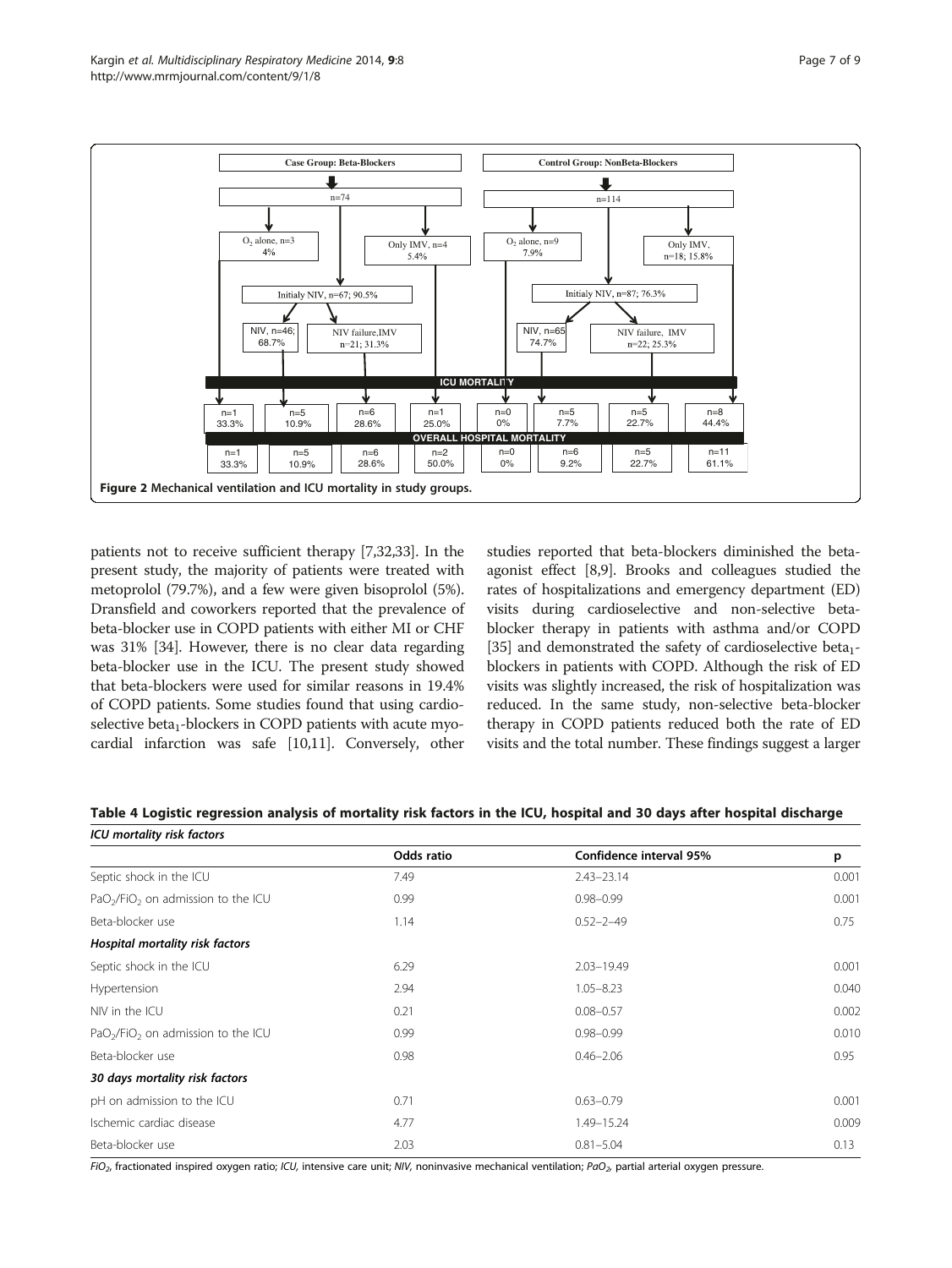<span id="page-7-0"></span>safety margin with beta-blocker therapy in patients with COPD compared to those with asthma, with or without COPD [\[35\]](#page-8-0). A recent study demonstrated the safety of beta-blocker treatment during COPD exacerbation in hospitalized patients with CVD [\[36\]](#page-8-0). The present findings also support the safety of beta-blockers compared with nonbeta-blockers in COPD patients with ARF, due to the presence of CVD in the ICU.

Confalonieri and coworkers reported that the mortality rate of COPD patients with ARF in the ICU was 13.7%, and NIV and IMV failed in 60.2% and 49.2% of patients, respectively [[37\]](#page-8-0). In this study, the overall mortality rate was 19.5%, and the mortality rate for COPD patients was 13.8%. However, the mortality rates for HRLD users, NIV failure patients, and initial IMV use in COPD patients were 16.5%, 25.6%, and 40.1%, respectively. Thus, our results are similar to those of Confalonieri et al. Although Alaithan and co-authors recently described a mortality rate in COPD patient populations as low as 6% in the ICU [\[38](#page-8-0)], the APACHE II scores were considerably lower than in our study and others.

There are some limitations in our study. Firstly, it was a retrospective, single-center study. A large, specific patient group followed by experienced ICU pulmonologists/intensivists could provide additional important results. Secondly, spirometry test scores were not recorded from the patients' files. Thirdly, these findings are relevant to a specific patient population and cannot be generalized for all patients. The mortality rates of the groups were very close to each other and although a reasonable number of patients was included in our study, the sample size was not large enough to show a significant difference.

We found that a large number of COPD patient using HRLDs (either beta-blockers or non-beta-blockers) had similar outcomes (mortality and length of ICU stay). However, these patients had a higher rate (16.5%) of mortality than COPD patients who were not treated with HRLDs in the ICU (13.8%). The  $\sim$ 33% increase in mortality among HRLD users can be explained by the primary reason that these drugs are administered in the ICU. Severe sepsis, unresponsiveness to treatment, and septic shock were the main mortality risk factors in our patient population.

#### Conclusions

This study provides a contribution to the controversial topic of using beta-blockers to limit heart rate in COPD patients with ARF in the ICU. As with other HRLDs, beta-blockers are utilizable for patients with bronchoconstriction due to underlying COPD in the ICU.

#### Competing interest

The authors declare that they have no competing interests.

#### Author details

<sup>1</sup> Respiratory and Intensive Care Unit, Sureyyapaşa Chest Diseases and Thoracic Surgery Training and Research Hospital, Soyak Yenişehir Manolya Evleri, 34770 Umraniye, Istanbul, Turkey. <sup>2</sup>Department of Cardiology, Sureyyapaşa Chest Diseases and Thoracic Surgery Training and Research Hospital, Istanbul, Turkey. <sup>3</sup>Department of Cardiology, Koşuyolu Kartal Heart Training and Research Hospital, Istanbul, Turkey.

#### Received: 17 September 2013 Accepted: 22 January 2014 Published: 4 February 2014

#### References

- 1. Falk JA, Kadiev S, Criner GJ, Scharf SM, Minai OA, Diaz P: Cardiac disease in chronic obstructive pulmonary disease. Proc Am Thorac Soc 2008, 5:543–548.
- 2. Shibata Y, Watanabe T, Osaka D, Abe S, Inoue S, Tokairin Y, Igarashi A, Yamauchi K, Kimura T, Kishi H, Aida Y, Nunomiya K, Nemoto T, Sato M, Konta T, Kawata S, Kato T, Kayama T, Kubota I: Impairment of pulmonary function is an independent risk factor for atrial fibrillation: the Takahata study. Int J Med Sci 2011, 8:514-522.
- 3. Gunduz H, Talay F, Arinc H, Ozyildirim S, Akdemir R, Yolcu M, Kanat M, Uyan C: Heart rate variability and heart rate turbulence in patients with chronic obstructive pulmonary disease. Cardiol J 2009, 16:553–559.
- 4. Kushner FG, Hand M, Smith SC Jr, King SB 3rd, Anderson JL, Antman EM, Bailey SR, Bates ER, Blankenship JC, Casey DE Jr, Green LA, Hochman JS, Jacobs AK, Krumholz HM, Morrison DA, Ornato JP, Pearle DL, Peterson ED, Sloan MA, Whitlow PL, Williams DO: 2009 focused updates: ACC/AHA guidelines for the management of patients with ST-elevation myocardial infarction (updating the 2004 guideline and 2007 focused update) and ACC/AHA/SCAI guidelines on percutaneous coronary intervention (updating the 2005 guideline and 2007 focused update) a report of the American College of Cardiology Foundation/American Heart Association Task Force on Practice Guidelines. J Am Coll Cardiol 2009, 54:2205–2241.
- 5. Hunt SA, Abraham WT, Chin MH, Feldman AM, Francis GS, Ganiats TG, Jessup M, Konstam MA, Mancini DM, Michl K, Oates JA, Rahko PS, Silver MA, Stevenson LW, Yancy CW, American College of Cardiology Foundation; American Heart Association: 2009 Focused update incorporated into the ACC/AHA 2005 Guidelines for the Diagnosis and Management of Heart Failure in Adults: a report of the American College of Cardiology Foundation/American Heart Association Task Force on Practice Guidelines: Developed in Collaboration with the International Society for Heart and Lung Transplantation. J Am Coll Cardiol 2009, 53:e1-e90.
- 6. Andrikopoulos G, Pastromas S, Kartalis A, Toli K, Mantas I, Tzeis S, Kyrpizidis C, Olympios C, Manolis AJ, Foussas S, Kranidis A, Pras A, Pipilis A, Chryssos D, Gotsis A, Trikas A, Richter D, Alexopoulos D, Parthenakis F, Theodorakis G, Konstantinides S, Vardas P: Inadequate heart rate control isassociated with worse quality of life in patients with coronary artery disease and chronic obstructive pulmonary disease. The RYTHMOS study. Hellenic J Cardiol 2012, 53:118–126.
- 7. Global Initiative for Chronic Obstructive Lung Disease. Global strategy for diagnosis, management, and prevention of COPD [updated 2013]. [http://www.goldcopd.org.](http://www.goldcopd.org)
- Lammers JW, Folgering HT, van Herwaarden CL: Ventilatory effects of long-term treatment with pindolol and metoprolol in hypertensive patients with chronic obstructive lung disease. Br J Clin Pharmacol 1985, 20:205–210.
- 9. Van der Woude HJ, Zaagsma J, Postma DS, Winter TH, van Hulst M, Aalbers R: Detrimental effects of beta-blockers in COPD: a concern for nonselective beta-blockers. Chest 2005, 127:818–824.
- 10. Salpeter S, Ormiston T, Salpeter E: Cardioselective beta-blockers for chronic obstructive pulmonary disease. Cochrane Database Syst Rev 2005, 4:CD003566.
- 11. Salpeter SR, Ormiston TM, Salpeter EE, Poole PJ, Cates CJ: Cardioselective beta-blockers for chronic obstructive pulmonary disease: a meta-analysis. Respir Med 2003, 97:1094–1101.
- 12. Knaus WA, Draper EA, Wagner DP, Zimmerman JE: APACHE II: a severity of disease classification system. Crit Care Med 1985, 13:818–829.
- 13. Nava S, Hill N: Non-invasive ventilation in acute respiratory failure. Lancet 2009, 374:250–259.
- 14. Ambrosino N, Vagheggini G: Noninvasive positive pressure ventilation in the acute care setting: where are we? Eur Respir J 2008, 31:874-886.